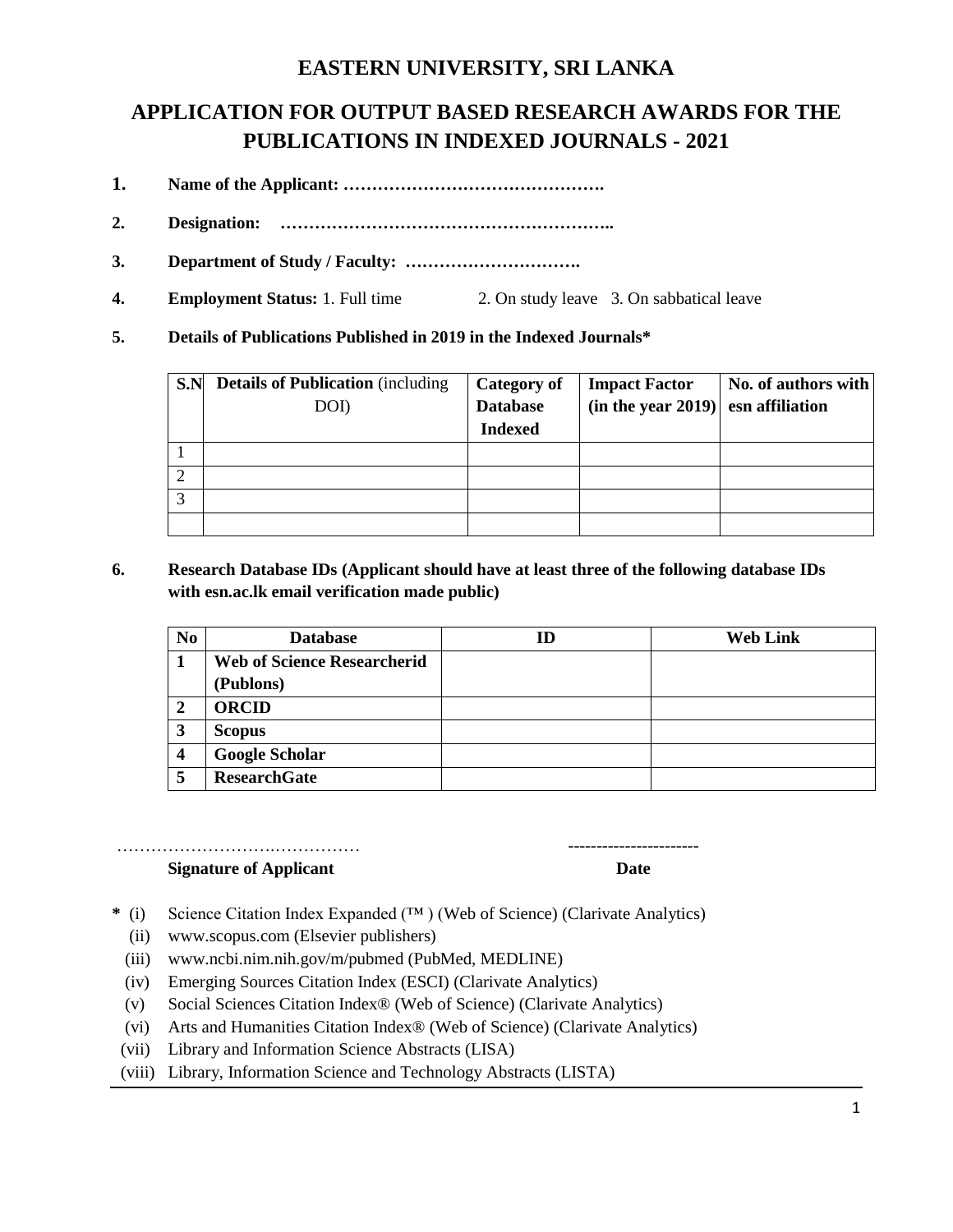- (ix) Education Resource Information Centre (ERIC)
- (x) Engineering Index

#### **Note:**

- **1. Applicant must attach the First page of the publication/s, evidence for indexed and evidence for Impact Factor (in the year 2019)**
- **2. Incomplete application/s will not be considered favourably.**
- **3. If no impact factor, do not apply for this award (please refer relevant EUSL circular)**

#### **For official purpose**

#### **1. Recommendation of Head of Dept./ Section:**

Recommended / Not Recommended

If not recommended, reason: …………………………………………….

**Head of Dept. Date**

……………………………………. ……………………………

**2. Recommendation of the Faculty Dean:** (if applicable)

Recommended / Not Recommended

------------------------------------ ------------------------------

**Dean of Faculty** Date **Date** 

### **3**. **Recommendation of the Rector, Librarian or Director** (if applicable) Recommended / Not Recommended

 **------------------------------------ ------------------------------ Rector / Trincomalee Campus Date Librarian Director / SVIAS**

### **4. Award**

| S. No. of the      | Amount recommended for publication (Rs.) |                         |  |  |
|--------------------|------------------------------------------|-------------------------|--|--|
| <b>Publication</b> | <b>Based on Equation</b>                 | <b>Based on Celling</b> |  |  |
|                    |                                          |                         |  |  |
|                    |                                          |                         |  |  |
|                    |                                          |                         |  |  |
|                    |                                          |                         |  |  |
|                    | Total                                    |                         |  |  |